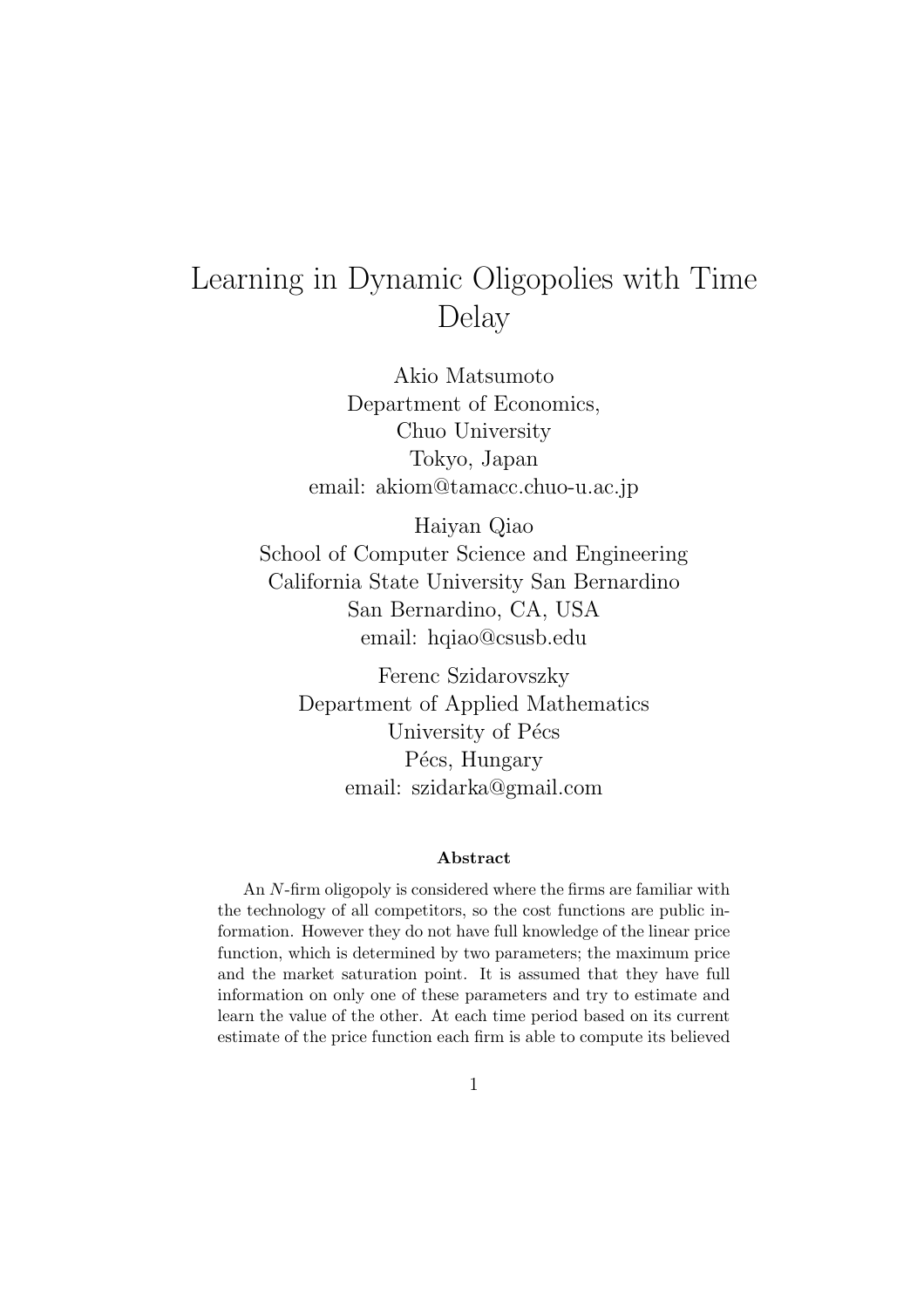equilibrium and the corresponding believed equilibrium price. Each firm then sends its own believed equilibrium output amount to the market, which is then produces an actual market price. The comparison of the actual market price and the believed equilibrium price is the basis of an adaptive adjustment process of the uncertain parameter. Two alternative learning schemes are introduced which are asymptotically stable if instantaneous market price information is available. That is, as time goes to infinity, the estimates of the price functions converge to the true function. The effect of information delay in the observed market prices is examined in both learning schemes. It is shown that asymptotical stability is preserved if the delay is below a certain threshold, and unstable otherwise. The stability region shrinks if either the number of firms increases or the firms select larger speeds of adjustments. It is also shown that at the stability switch Hopf bifurcation occurs giving the possibility of the birth of limit cycles.

#### 1 Introduction

Dynamic systems theory is one of the most important research fields in quantitative sciences including engineering and mathematical economics. There is a large number of issues being examined in the literature. The asymptotic behavior of the state trajectories has been discussed in many textbooks and monographs. Different stability conditions have been derived and applied in particular models. For example, Szidarovszky and Bahill (1998) presents several applications in engineering and also in the social sciences.

In the literature of mathematical economics the different variants of oligopoly models play a significant role. This research area is based on the pioneering work of Cournot (1838). The classical Cournot model considers an industry where several firms produce the same item or offer the same service to a homogeneous market. This economic situation can be modeled as a noncooperative game in which the players are the firms and the payoffs are the profits. A comprehensive summary of the earlier results is given in Okuguchi (1976) and their multiproduct extensions with several model variants and applications are presented in Okuguchi and Szidarovszky (1999). More recently an increasing attention has been given to nonlinear models and global dynamics. Recent developments in nonlinear oligopolies are reported for example in Bischi et al. (2010). In most dynamic economic models including oligopolies complete and instantaneous information is assumed when the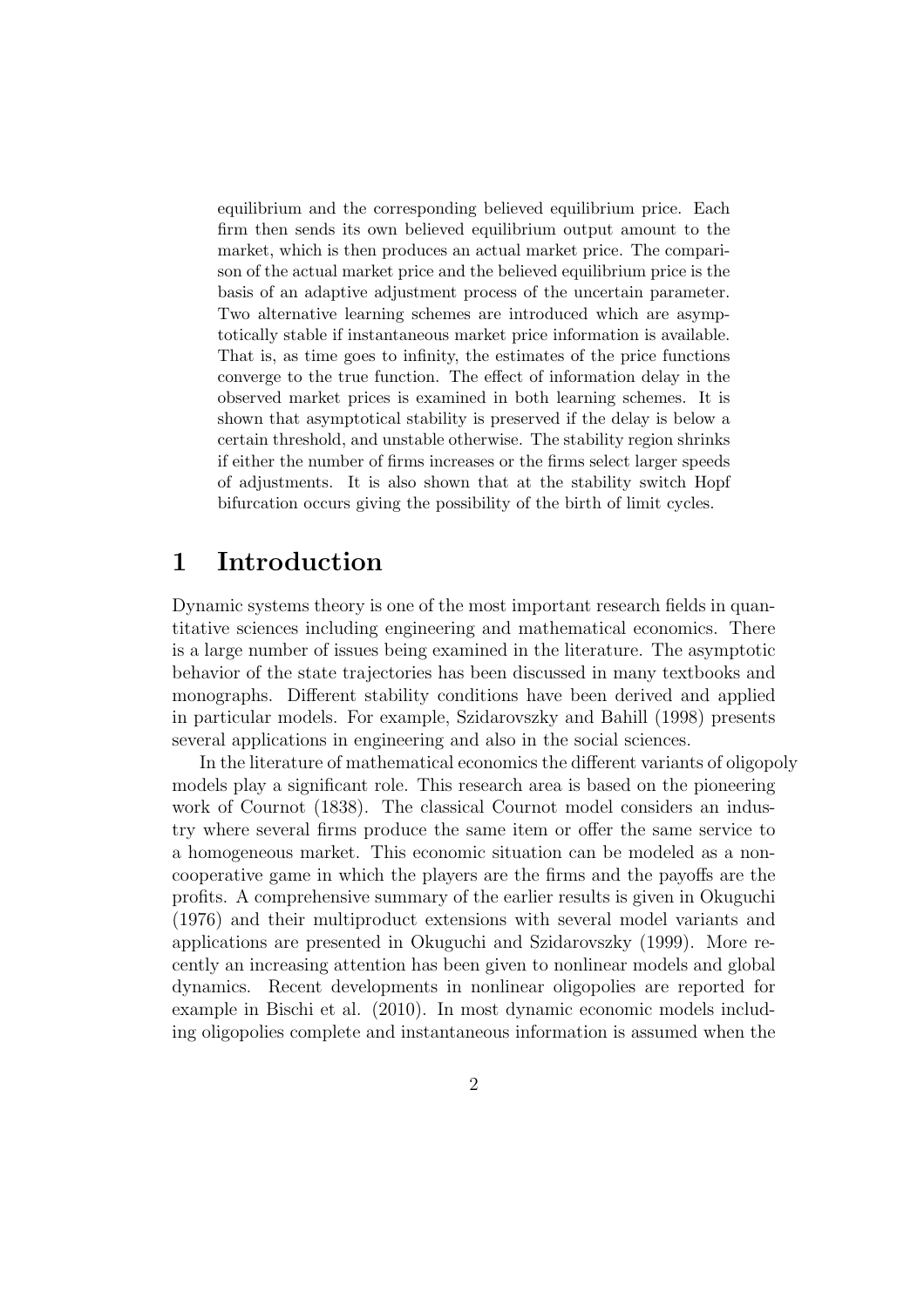participants make their decisions. In real economies however there is always uncertainty in economic quantities and functional relations. For example, it is not realistic that in dynamic oligopolies the firms know the market demand and price functions. The effect of misspecified price function on the stability of the equilibrium is examined in Leonard and Nishimura (1999), Bischi et al. (2004) and Chiarella and Szidarovszky (2001) among others. However by repeated price informations the firms are able to learn and continuously update their beliefs of the price function. Fudenberg and Levine (1998) offer a general theory of learning in games, and special learning processes in dynamic oligopolies are discussed in Szidarovszky and Krawczyk (2004). These models are further extended in Bischi et al. (2010). The assumption of the availability of instantaneous information on prices and outputs of the competitors is unrealistic in real economies. The introduction of delayed information in dynamic oligopolies and in learning processes makes the dynamic properties of the models much more complicated. Information lags can be examined either as fixed or continuously distributed delays. In the case of fixed delays the dynamics is described by delay differential equations, the characteristic equations of which are mixed polynomial - exponential equations with infinite spectra. For example, Burger (1956), Cooke and Grossman (1982) and Bellman and Cooke (1956) offer complete stability analysis in many important cases with single delays. If continuously distributed delays are assumed, then Volterra-type integro-differential equations describe the dynamics. Cushing (1977) offers the theory of such models with applications to population dynamics.

In this paper the learning process discussed in Bischi et al. (2010) will be revisited with the additional assumption that only delayed price information is available to the firms. Fixed delays are assumed, the continuously distributed counterparts can be investigated in the same way as it is shown in Chiarella and Szidarovszky (2004).

This paper develops as follows. After the mathematical models and the learning process are revisited, fixed information delays are introduced into the price observations of the firms. Then stability conditions will be derived, and the occurance of Hopf bifurcation is proved. The last section offers conclusion and future research directions.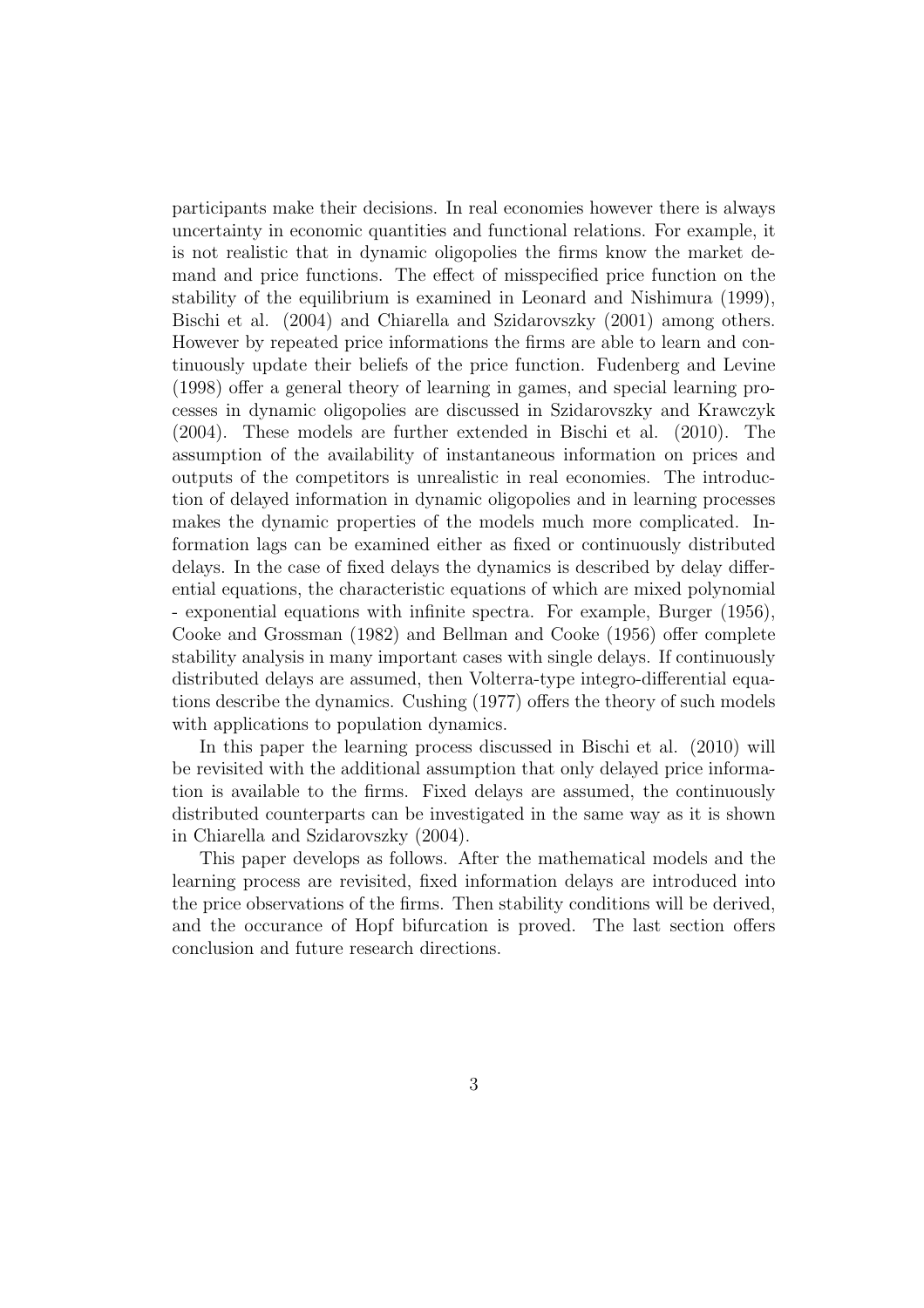#### 2 The Mathematical Models of Learning

An N-firm oligopoly is considered in which the firms offer the same product to a homogeneous market. Let  $p(s) = B - As$  be the unit price, where B is the maximum price and  $A$  the marginal price,  $s$  is the total output of the industry. If  $x_k$  is the output of firm  $k$ , then  $s = \sum_{k=1}^{N} x_k$  is the total output of the industry. Let  $C_k(x_k) = c_k x_k + d_k$  be the cost function of firm k, where  $d_k$  is the fixed cost and  $c_k$  is the marginal cost, then its profit is given as

$$
\varphi_k = x_k(B - As) - (c_k x_k + d_k). \tag{1}
$$

The uncertainty in the price function can be modeled in several ways. In this paper we consider the following two cases:

- 1. Each firm knows the marginal price A but has its own estimate of the maximum price, which is denoted by  $B_k(t)$  at time period t;
- 2. Each firm k knows the market saturation point  $B/A$  but has its own estimate of the slope,  $A_k(t)$ .

We will now revisit the corresponding learning processes and introduce fixed delays into the price observations.

1. At each time period  $t$  each firm  $k$  believes that the profit of any firm  $l$  (including itself) is

$$
\overline{\varphi}_l = x_l (B_k(t) - As) - (c_l x_l + d_l), \qquad (2)
$$

so firm  $k$  believes that the best response of firm  $l$  is

$$
x_l = \frac{B_k(t) - As - c_l}{A},\tag{3}
$$

and believes that the equilibrium is obtained by adding these equations for all firms:

$$
s = \frac{1}{A}(NB_k(t) - NAs - \sum_{i=1}^{N} c_i).
$$

Therefore firm  $k$  believes that at the equilibrium

$$
\overline{s} = \frac{N B_k(t) - \sum_{i=1}^{N} c_i}{A(N+1)}
$$
(4)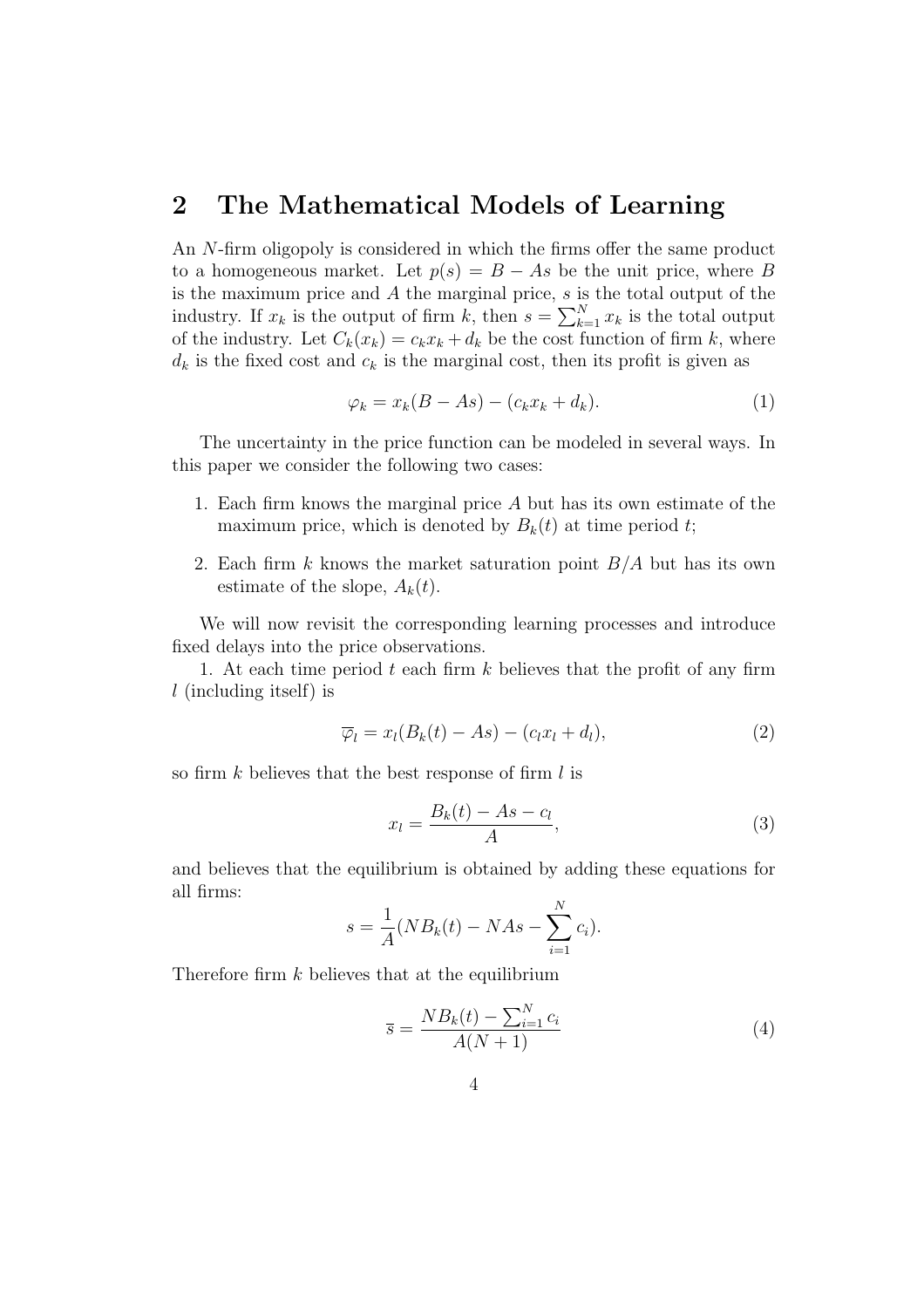and the equilibrium price is

$$
\overline{p_k} = B_k(t) - As = \frac{B_k(t) + \sum_i c_i}{N+1}.
$$
\n(5)

The corresponding equilibrium output of firm  $k$  is believed as

$$
\overline{x_k} = \frac{B_k(t) - c_k - A\overline{s}}{A} = \frac{B_k(t) + \sum_{i=1}^{N} c_i - (N+1)c_k}{A(N+1)}.
$$
(6)

Each firm thinks in the same way as shown above, so the total output of the industry becomes

$$
s = \sum_{k=1}^{N} \overline{x_k} = \frac{1}{A(N+1)} \left( \sum_{k=1}^{N} B_k(t) - \sum_{k=1}^{N} c_k \right)
$$
 (7)

with actual market price

$$
p = B - As = B - \frac{1}{N+1} \left( \sum_{k=1}^{N} B_k(t) - \sum_{k=1}^{N} c_k \right).
$$

If the price information is delayed, then the firms believe that the actual price is

$$
p^* = B - \frac{1}{N+1} \left( \sum_{k=1}^N B_k(t-\tau) - \sum_{k=1}^N c_k \right),\tag{8}
$$

where  $\tau$  denotes the fixed delay.

Comparing the believed price  $\bar{p}_k$  and the actual price  $p^*$  each firm adjusts its belief on the maximum price as

$$
\dot{B}_k(t) = K_k \left( p^* - \overline{p}_k \right),\tag{9}
$$

where  $K_k$  is the speed of adjustments of the firm. This process can be explained as follows. If the actual price is higher than the believed price, then the firm wants to increase its estimate of the price function by increasing the value of  $B_k(t)$ . If the actual price is smaller, then the firm wants to decrease its estimate  $B_k(t)$ , and if the two prices are equal, then the firm wants to keep its estimate of the maximum price. By introducing the notations  $\Delta_k(t)$  =  $B_k(t) - B$  and  $\alpha_k = \frac{K_k}{N+1}$  equation (9) can be rewritten as

$$
\dot{\Delta}_k(t) + \alpha_k \Delta_k(t) + \alpha_k \sum_{i=1}^N \Delta_i(t - \tau) = 0 \quad (1 \le k \le N), \tag{10}
$$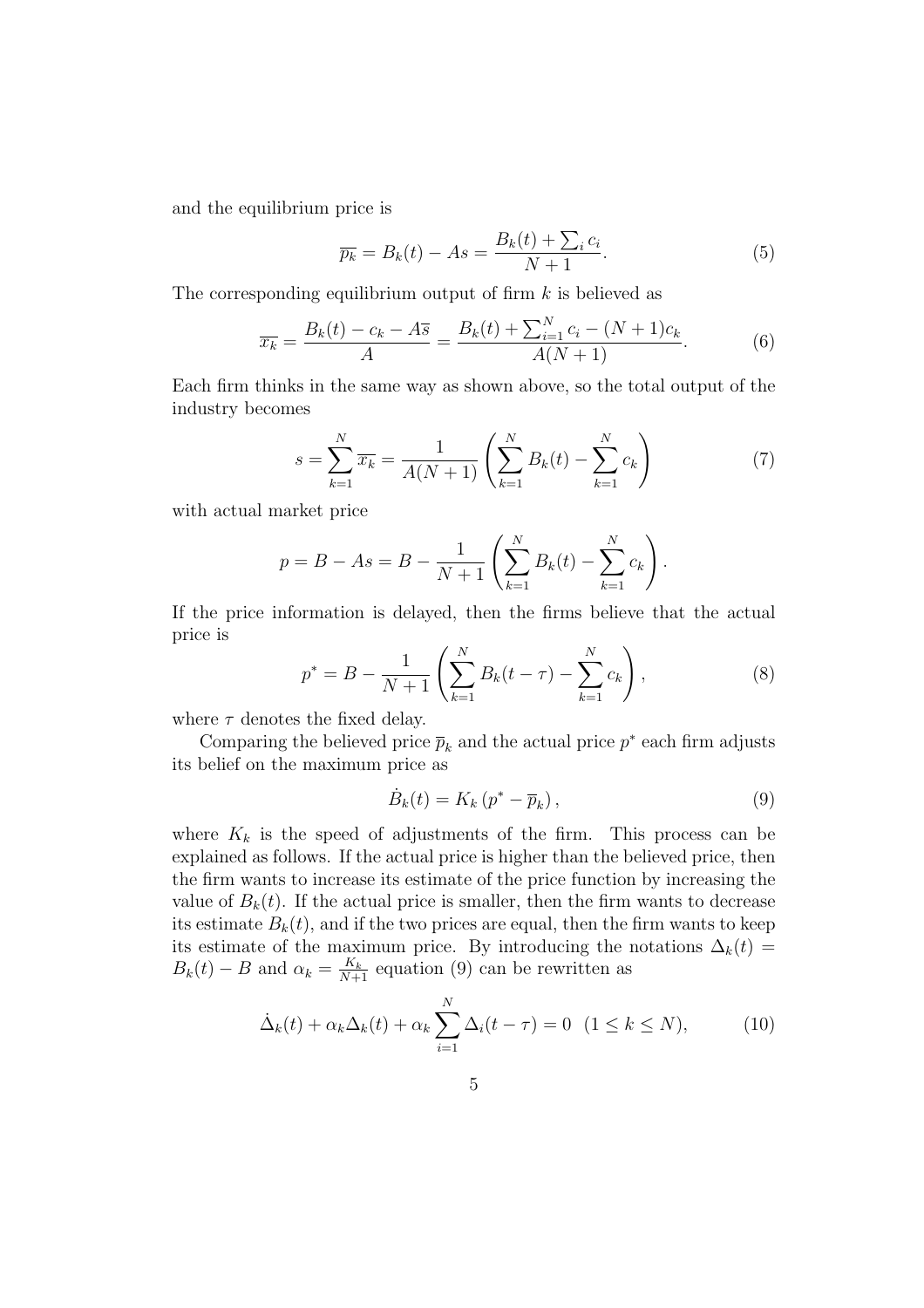which is a system of delayed ordinary differential equations. The only steady state of this system is  $\overrightarrow{\Delta}_k = 0$  for all k, that is,  $\overrightarrow{B}_k = B$ , the full knowledge of the price function.

2. In this case firm  $k$  believes that each firm  $l$  has the profit function

$$
\overline{\varphi}_l = x_l A_k(t) \left(\frac{B}{A} - s\right) - (c_l x_l + d_l) \tag{11}
$$

where only the ratio  $\frac{B}{A}$  is known without knowing the individual values of A and  $B$ . The believed best response of firm  $l$  is

$$
x_l = \frac{B}{A} - s - \frac{c_l}{A_k(t)},\tag{12}
$$

so the believed industry output is the solution of equation

$$
s = \frac{NB}{A} - Ns - \frac{1}{A_k(t)} \sum_{l=1}^{N} c_l
$$

which is

$$
\overline{s} = \frac{1}{N+1} \left( \frac{NB}{A} - \frac{1}{A_k(t)} \sum_{l=1}^{N} c_l \right). \tag{13}
$$

So the believed equilibrium price is

$$
\overline{p}_k = A_k(t) \left(\frac{B}{A} - \overline{s}\right) = \frac{1}{N+1} \left(\frac{B}{A} A_k(t) + \sum_{l=1}^N c_l\right) \tag{14}
$$

and firm k produces the amount

$$
\overline{x}_k = \frac{B}{A} - \overline{s} - \frac{c_k}{A_k(t)} = \frac{B}{A(N+1)} - \frac{c_k}{A_k(t)} + \frac{1}{A_k(t)(N+1)} \sum_{l=1}^{N} c_l.
$$
 (15)

Then the actual industry output becomes

$$
s = \sum_{k=1}^{N} \overline{x}_k = \frac{NB}{A(N+1)} - \sum_{k=1}^{N} \frac{c_k}{A_k(t)} + \frac{\sum_{l=1}^{N} c_l}{N+1} \sum_{k=1}^{N} \frac{1}{A_k(t)}
$$
(16)

with the corresponding market price

$$
p = B - As = \frac{B}{N+1} + A \sum_{k=1}^{N} \frac{c_k}{A_k(t)} - \frac{A}{N+1} \left( \sum_{l=1}^{N} c_l \right) \left( \sum_{k=1}^{N} \frac{1}{A_k(t)} \right).
$$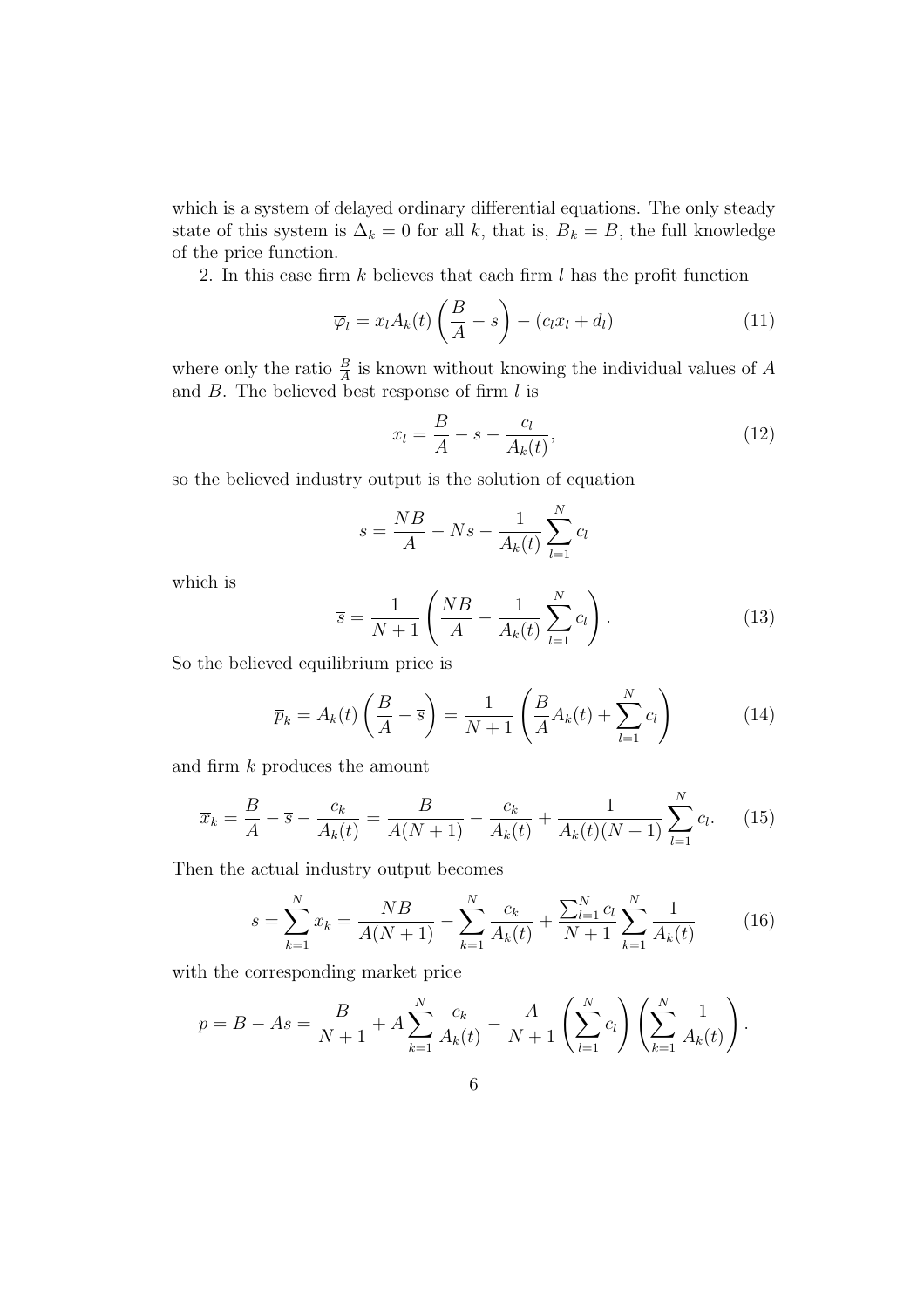If the price has a delay  $\tau > 0$ , then the firms actually observe the price

$$
p^* = \frac{B}{N+1} + A \sum_{k=1}^N \frac{c_k}{A_k(t-\tau)} - \frac{A}{N+1} \left( \sum_{l=1}^N c_l \right) \left( \sum_{k=1}^N \frac{1}{A_k(t-\tau)} \right). \tag{17}
$$

The comparison of the believed price  $\bar{p}_k$  and actually observed price  $p^*$  leads to the adjustment process

$$
\dot{A}_k(t) = K_k(p^* - \overline{p}_k)
$$
\n(18)

where  $K_k$  is the speed of adjustments of firm k. This is a system of nonlinear delayed differential equations

$$
\dot{A}_k(t) = K_k \left( \frac{B}{N+1} + A \sum_{l=1}^N \frac{c_l}{A_l(t-\tau)} - \frac{A}{N+1} \left( \sum_{l=1}^N c_l \right) \left( \sum_{l=1}^N \frac{1}{A_l(t-\tau)} \right) - \frac{1}{N+1} \left( \frac{B}{A} A_k(t) + \sum_{l=1}^N c_l \right) \right). \tag{19}
$$

Clearly at the steady state the  $A_k$  values are equal, and the common value,  $\overline{A}$ , satisfies equation

$$
0 = \frac{B}{N+1} + \frac{A}{A} \sum_{l=1}^{N} c_l - \frac{A}{N+1} \left( \sum_{l=1}^{N} c_l \right) \frac{N}{A} - \frac{1}{N+1} \left( \frac{B\overline{A}}{A} + \sum_{l=1}^{N} c_l \right)
$$

$$
= \frac{B}{N+1} \left( 1 - \frac{\overline{A}}{A} \right) + \left( \sum_{l=1}^{N} c_l \right) \frac{1}{N+1} \left( -1 + \frac{A}{\overline{A}} \right)
$$

which can occur only if  $\overline{A} = A$ , which corresponds to the full knowledge of the price function. We can examine the asymptotical behavior of system (19) by linearizing it around the steady state. Simple differentiation shows that

$$
\frac{\partial}{\partial A_k(t)} (p^* - \overline{p}_k) = -\frac{B}{A(N+1)}, \quad \frac{\partial}{\partial A_l(t)} (p^* - \overline{p}_k) = 0 \quad (l \neq k)
$$

$$
\frac{\partial}{\partial A_k(t - \tau)} (p^* - p_k) = \frac{A}{A_k^2(t - \tau)} \left( -c_k + \frac{1}{N+1} \sum_{l=1}^N c_l \right)
$$

$$
= \frac{1}{A} \left( -c_k + \frac{1}{N+1} \sum_{l=1}^N c_l \right)
$$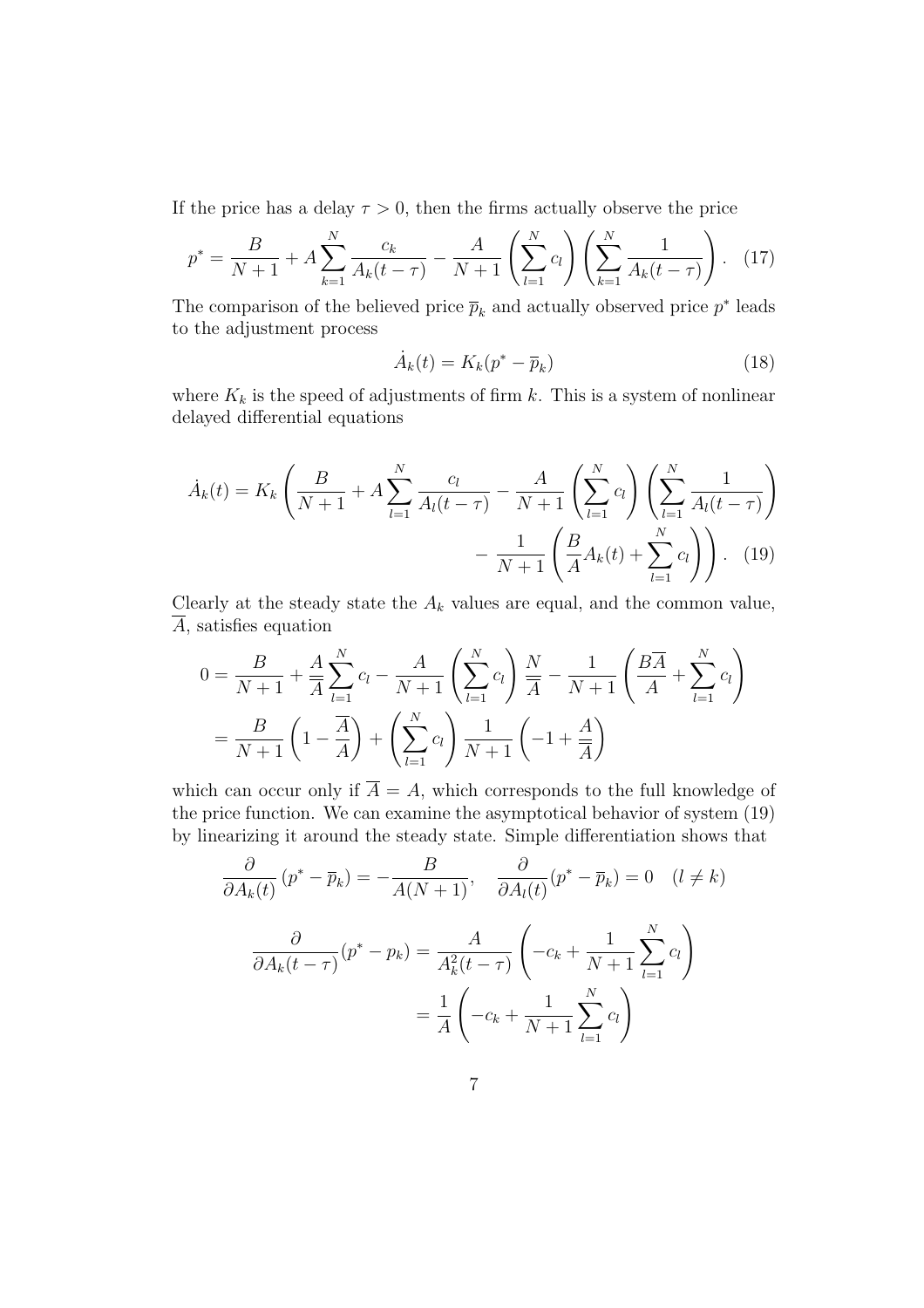and similarly

$$
\frac{\partial}{\partial A_l(t-\tau)}(p^*-p_k) = \frac{1}{A} \left(-c_l + \frac{1}{N+1} \sum_{i=1}^N c_i\right)
$$

at the steady state. Therefore the linearized equation (19) can be written as

$$
\dot{\Delta}_k(t) = K_k \left( -\frac{B}{A(N+1)} \Delta_k(t) - \sum_{l=1}^N \frac{\gamma_l}{A} \Delta_l(t - \tau) \right) \tag{20}
$$

with

$$
\gamma_l = c_l - \frac{1}{N+1} \sum_{i=1}^N c_i, \quad \Delta_l(t) = A_l(t) - A
$$

for all  $l$ . By letting

$$
\alpha_k = \frac{K_k B}{A(N+1)} \quad \beta_{kl} = \frac{K_k \gamma_l}{A}
$$

system (20) can be written as

$$
\dot{\Delta}_k(t) + \alpha_k \Delta_k(t) + \sum_{l=1}^N \beta_{kl} \Delta_l(t - \tau) = 0.
$$
\n(21)

# 3 Stability Analysis

For the sake of simplicity the symmetric case is considered, when  $c_k \equiv c$ ,  $K_k \equiv K$  for all k. In this special case equation (10) is simplified as

$$
\dot{\Delta}_k(t) + \alpha \Delta_k(t) + \alpha \sum_{i=1}^N \Delta_i(t - \tau) = 0
$$

with  $\alpha = K/(N+1)$ . Therefore with identical initial values  $\Delta_i(-t)$  (0 ≤  $t \leq \tau$ ) the trajectories are also identical and equal to the solution of the one-dimensional equation

$$
\dot{\Delta}(t) + \alpha \Delta(t) + \alpha N \Delta(t - \tau) = 0.
$$
 (22)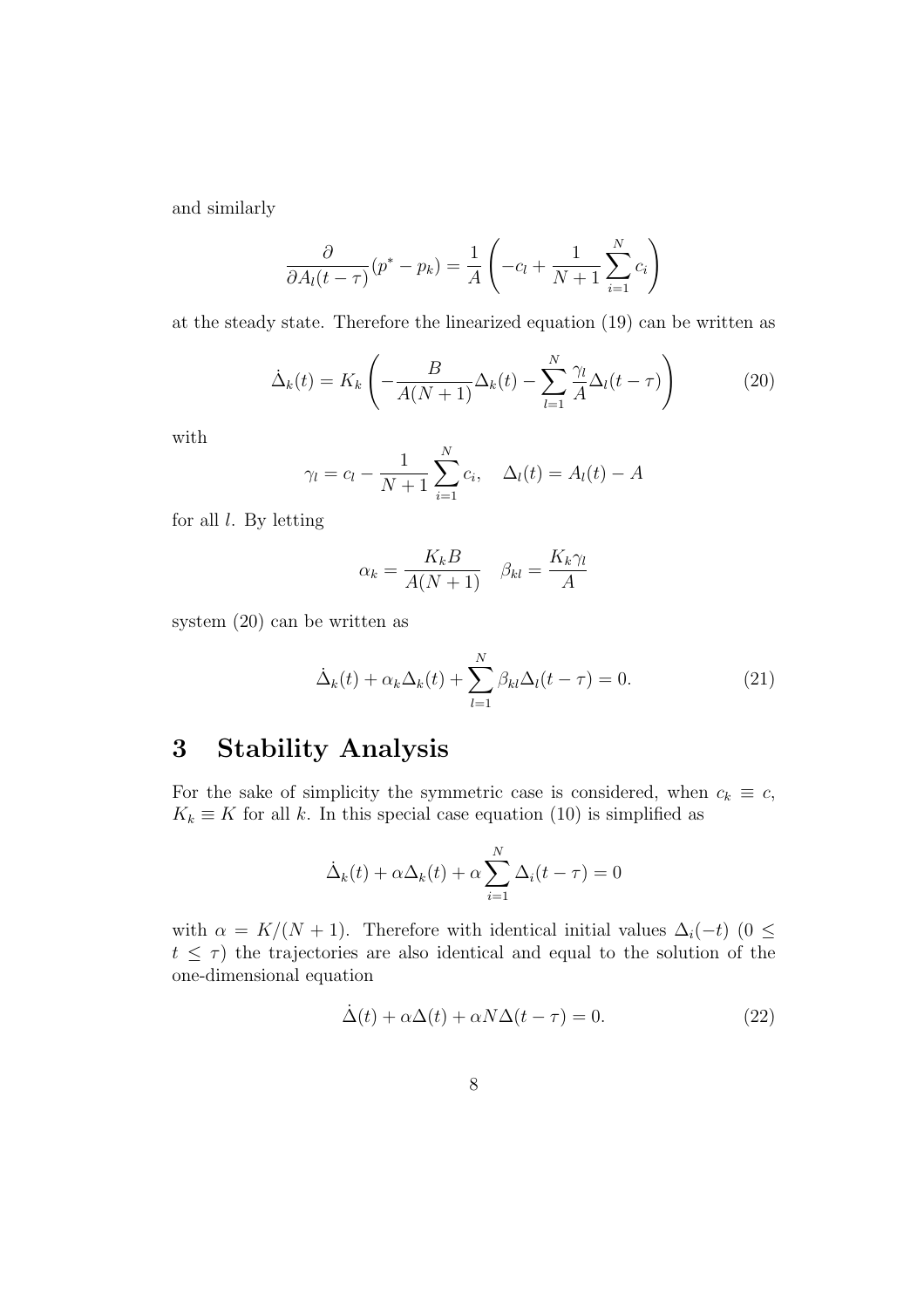In the symmetric case equation (21) also specializes to the following:

$$
\dot{\Delta}(t) + \alpha \Delta(t) + \beta N \Delta(t - \tau) = 0 \tag{23}
$$

with  $\alpha = KB/(A(N + 1))$  and  $\beta = Kc/(A(N + 1))$ . Since (22) is a special case of (23) with  $\beta = \alpha$ , we will first concentrate on equation (23).

In order to guarantee the non-negativity of the equilibrium outputs at the steady we have to assume that  $B \geq c$ , that is,  $\alpha \geq \beta$ . Let's look for the solution in the usual exponential form  $\Delta(t) = e^{\lambda t}u$ , and by substituting it into (23) the characteristic equation of the system is obtained:

$$
\lambda + \alpha + \beta N e^{-\lambda \tau} = 0. \tag{24}
$$

By introducing the new variables  $\Lambda = \lambda \tau$ ,  $C = \alpha \tau$  and  $D = \beta \tau$ , we have

$$
\Lambda + C + DNe^{-\Lambda} = 0 \tag{25}
$$

where  $C \geq D$ . Notice first that without delay  $\tau = 0$  and equation (24) becomes

$$
\lambda + \alpha + \beta N = 0,
$$

so the only eigenvalue is negative. Assume that  $\tau > 0$  and let  $\Lambda = q + ir$  be a complex solution. We can assume that  $r > 0$ , since if  $\Lambda$  is a solution, then its conjugate is also a solution. Then

$$
q + ir + C + DNe^{-q}(\cos r - i\sin r) = 0.
$$

Separating the real and imaginary parts we have

$$
q + C + DNe^{-q}\cos r = 0\tag{26}
$$

and

$$
r - DNe^{-q}\sin r = 0.\tag{27}
$$

If  $\sin r = 0$ , then  $r = 0$ , so from (26)

$$
q = -C - DNe^{-q}
$$

showing that  $q < 0$ . If  $\sin r \neq 0$ , then

$$
e^{-q} = \frac{r}{DN\sin r}
$$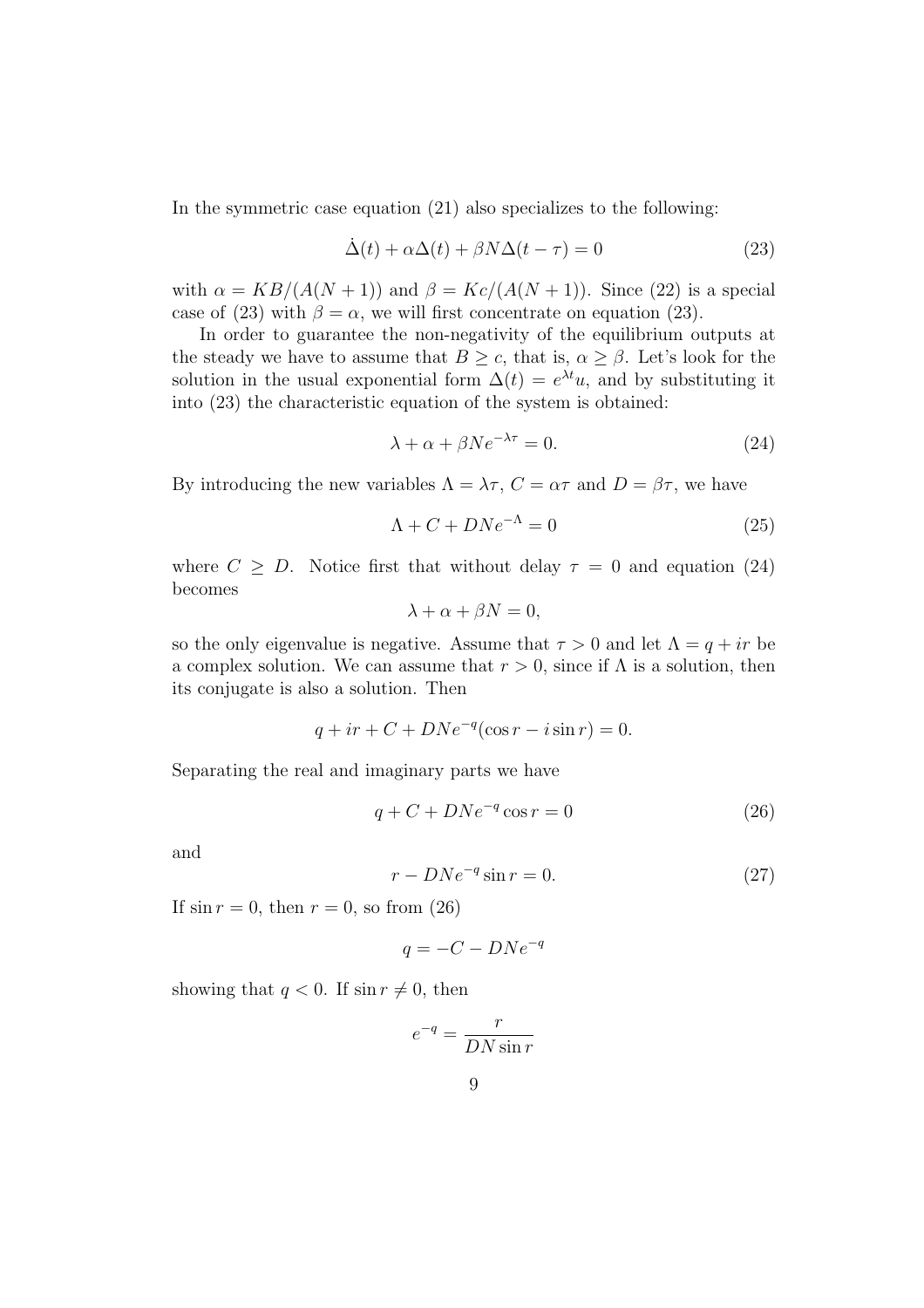and substituting it into (26) gives relation

$$
q + C + r \cot r = 0
$$

so

$$
q = -C - r \cot r. \tag{28}
$$

If we substitute this equation into (27), a single variable equation is obtained for r:

$$
r - DNe^{C + r \cot r} \sin r = 0
$$

or

$$
\frac{r}{DNe^C} = e^{r \cot r} \sin r.
$$
 (29)

The steady state is asymptotically stable if  $q < 0$ , which occurs if

$$
r \cot r > -C. \tag{30}
$$

Let  $f(r)$  denote the right hand side of (29) and let  $g(r) = r \cot r$ . Simple differentiation shows that

$$
g^{'}(r) = \left(\frac{r\cos r}{\sin r}\right)' = \frac{\sin 2r - 2r}{2\sin^2 r} < 0
$$

for all  $r > 0$  implying that  $g(r)$  strictly decreases in r. Furthermore

$$
\lim_{r \to 0} \frac{r \cos r}{\sin r} = 1,
$$

$$
\lim_{r \to \pi/2 + k\pi} \frac{r \cos r}{\sin r} = 0
$$

and

$$
\lim_{r \to k\pi} \frac{r \cos r}{\sin r} = \begin{cases} -\infty & \text{from the left hand side} \\ +\infty & \text{from the right hand side.} \end{cases}
$$

The graph of  $g(r)$  is shown in Figure 1.

Notice that in each subinterval  $(\frac{\pi}{2}+k\pi,(k+1)\pi)$  there is a unique intercept  $r_k$  of the graph of  $g(r)$  and the horizontal line of  $-C$ , and (30) implies that the real part of the solution is negative if  $k\pi < r < r_k$ ,  $k = 0, 1, 2, \ldots$  It is also easy to see that

$$
\lim_{r \to 0} f(r) = 0
$$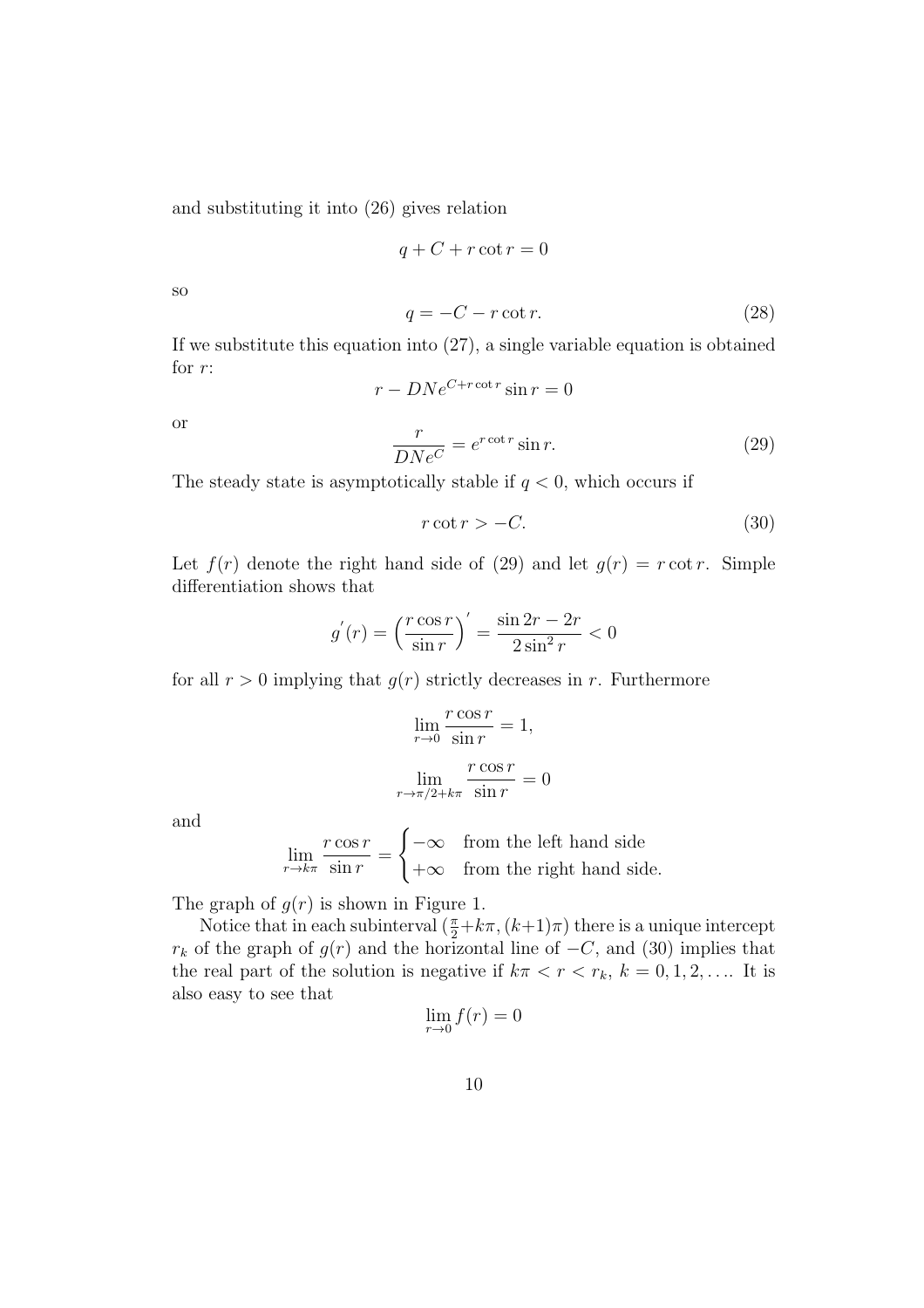

Figure 1: Graph of  $g(r)$ 

and for all 
$$
k \geq 1
$$
,

$$
\lim_{r \to k\pi - 0} f(r) = 0,
$$

since  $\cot r \to -\infty$  as  $r \to k\pi - 0$ .

Furthermore

$$
\lim_{r \to k\pi + 0} f(r) = \begin{cases} \infty & \text{if } k \text{ is even} \\ -\infty & \text{if } k \text{ is odd} \end{cases}
$$

and

$$
f\left(\frac{\pi}{2} + k\pi\right) = \begin{cases} 1 & \text{if } k \text{ is even} \\ -1 & \text{if } k \text{ is odd.} \end{cases}
$$

By differentiation

$$
f'(r) = \frac{1}{\sin r} e^{r \cot r} \left( \sin 2r - r \right).
$$
 (31)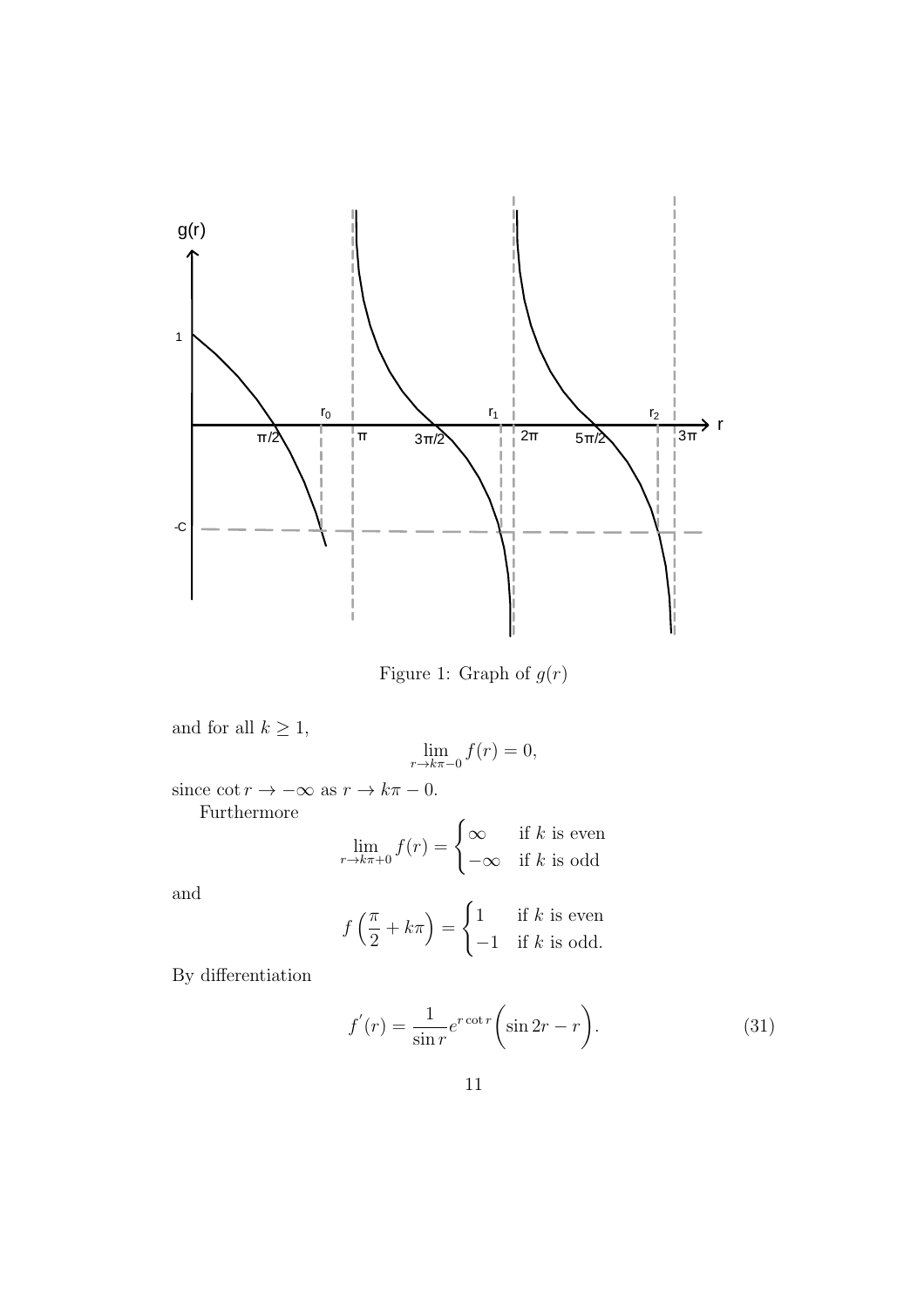There is a unique  $r^* \in (0, \frac{\pi}{2})$  such that  $\sin 2r^* = r^*$ , and for  $r < r^*$  we have  $\sin 2r > r$ , and for  $r > r^*$ , clearly  $\sin 2r < r$ . Therefore  $f'(r) > 0$  if and only if  $r \in (0, r^*)$  or  $r \in ((2k-1)\pi, 2k\pi)$  for  $k \ge 1$ . Similarly  $f'(r) < 0$  if and only if  $r \in (r^*, \pi)$  or  $r \in (2k\pi, (2k+1)\pi)$  for  $k \geq 1$ . The graph of  $f(r)$  is shown in Figure 2.



Figure 2: Graph of  $f(r)$ 

The solution of equation (29) is the intercept of this graph with the linear function  $r/(DNe^C)$ . In order to satisfy relation (30) the solution has to be in the union of intervals  $[0, r_0)$ ,  $[2\pi, r_2]$ ,  $[4\pi, r_4]$ ,  $\cdots$ , which is the case when

$$
\frac{1}{DNe^C} > \frac{f(r_k)}{r_k} \quad (k = 0, 2, 4, \dots).
$$

This can be rewritten as

$$
1 > \frac{e^{r_k \cot r_k} \sin r_k DNe^C}{r_k} = \frac{e^{-C} e^C D N \cos r_k}{r_k \cot r_k}
$$
(32)  
= 
$$
-\frac{ND}{C} \cos r_k.
$$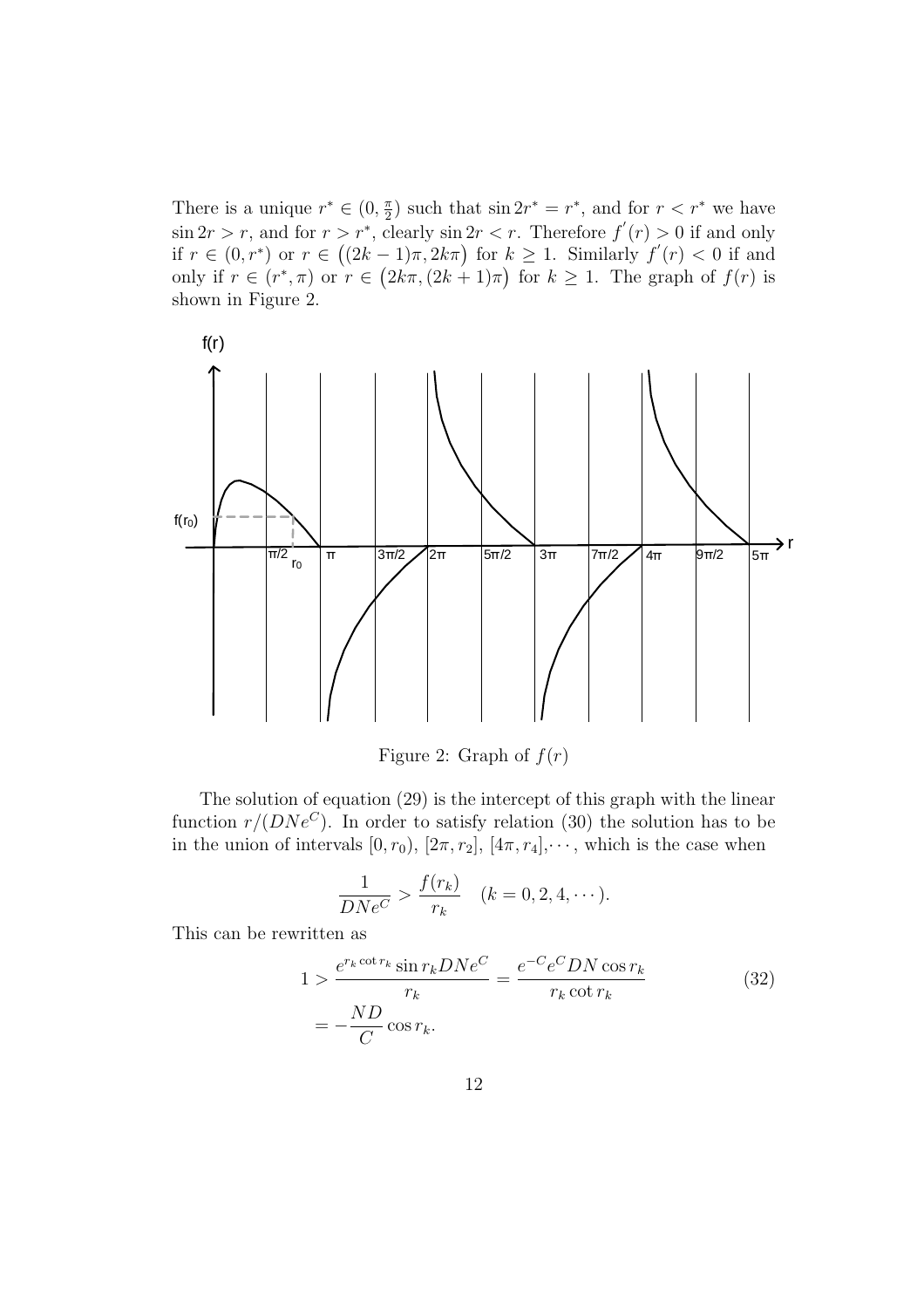Notice that  $r_0 < r_2 < r_4 < \cdots$  and  $r_k \cot r_k = -C$  implying that  $\cos r_0 <$  $\cos r_2 < \cos r_4 < \cdots < 0$ , so if (32) holds with  $k = 0$ , then it holds for all even values of  $k$ . We can therefore conclude that the steady state is asymptotically stable if

$$
1 > -\frac{ND}{C}\cos r_0\tag{33}
$$

and unstable if

$$
1 < -\frac{ND}{C} \cos r_0.
$$

If  $C > ND$ , then (33) holds implying that the system is asymptotically stable. We will assume that  $C \leq ND$  in the following discussion.

Clearly  $r_0$  is a strictly increasing function of C,  $r_0 = r_0(C)$ , so (33) holds if

$$
r_0(C) < \cos^{-1}\left(-\frac{C}{ND}\right)
$$

or

$$
g(r_0(C)) > g\left(\cos^{-1}\left(-\frac{C}{ND}\right)\right)
$$

which can be rewritten as

$$
-C > \cos^{-1}\left(-\frac{C}{ND}\right)\cot\left(\cos^{-1}\left(-\frac{C}{ND}\right)\right)
$$

$$
= \cos^{-1}\left(-\frac{C}{ND}\right)\frac{-\frac{C}{ND}}{\sqrt{1 - \frac{C^2}{N^2D^2}}}
$$

or

$$
C < \cos^{-1}\left(-\frac{C}{ND}\right) \frac{C}{\sqrt{D^2 N^2 - C^2}}.\tag{34}
$$

In the case of system (22),  $\alpha = \beta = K/(N+1)$ ,  $C = D = K\tau/(N+1)$ , so this stability condition can be written as

$$
\frac{K\tau}{N+1} < \cos^{-1}\left(-\frac{1}{N}\right)\frac{1}{\sqrt{N^2-1}}
$$

or

$$
\tau < \frac{\cos^{-1}\left(-\frac{1}{N}\right)(N+1)}{K\sqrt{N^2 - 1}} = \frac{\cos^{-1}\left(-\frac{1}{N}\right)\sqrt{\frac{N+1}{N-1}}}{K}.\tag{35}
$$

Hence we have the following result.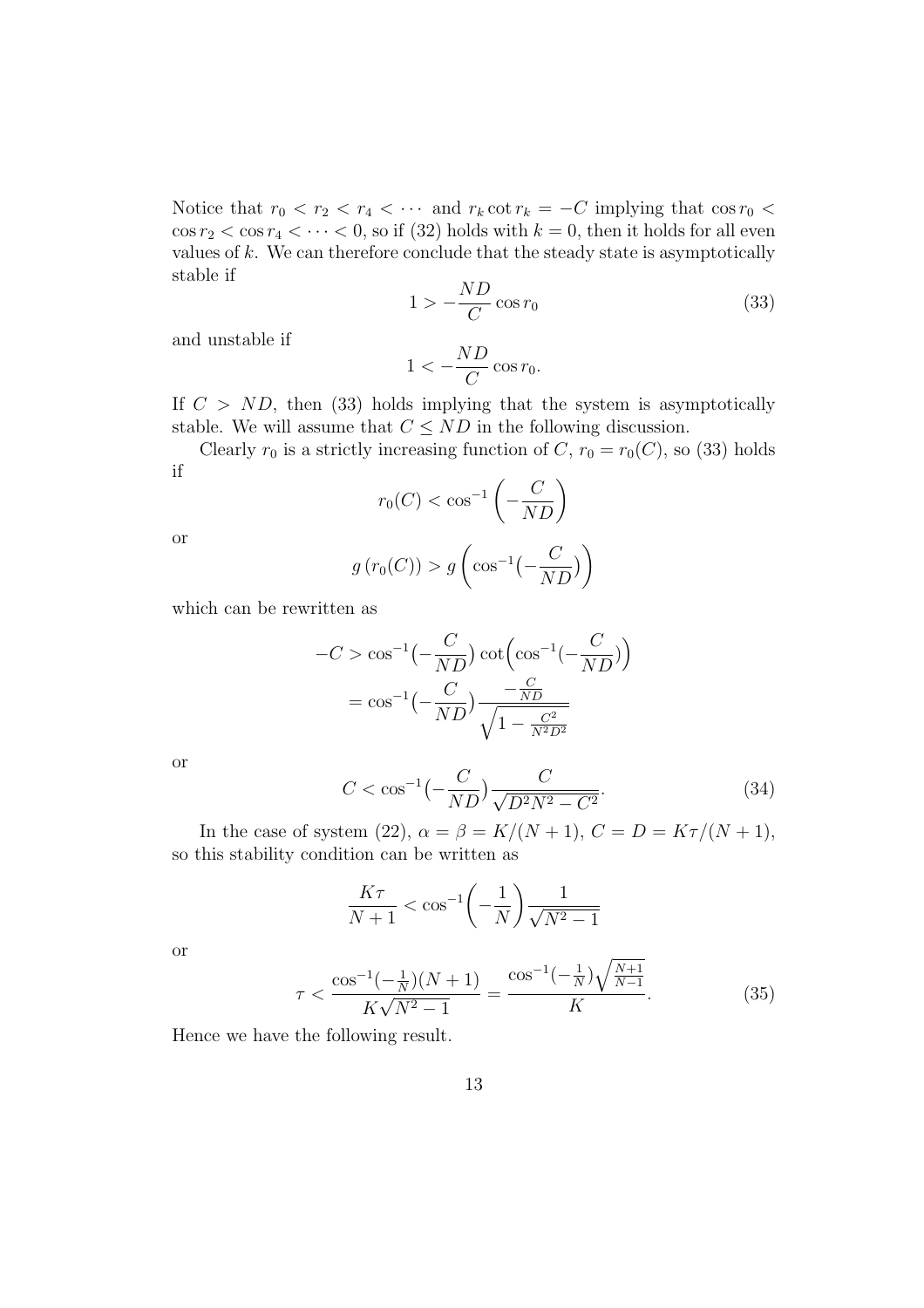**Theorem 1** The steady state of system  $(22)$  is globally asymptotically stable if  $\tau < \tau^*$  and unstable if  $\tau > \tau^*$  where

$$
\tau* = \frac{\cos^{-1}\left(-\frac{1}{N}\right)\sqrt{\frac{N+1}{N-1}}}{K}.
$$

Notice that  $\tau^*$  is decreasing in both N and K, and converges to zero as  $K \to \infty$ , furthermore it converges to  $\pi/(2K)$  as  $N \to \infty$ .

Consider next system (23), where  $\alpha = KB/(A(N+1)), \beta = Kc/(A(N+1))$ 1)) and so  $C = KB\tau/(A(N + 1))$  and  $D = Kc\tau/(A(N + 1))$ . Since

$$
\frac{C}{ND} = \frac{B}{cN},
$$

the stability condition (34) can be rewritten as

$$
\frac{KB\tau}{A(N+1)} < \cos^{-1}\left(-\frac{B}{cN}\right) \frac{\frac{B}{cN}}{\sqrt{1 - \frac{B^2}{c^2N^2}}}.
$$

That is,

$$
\tau < \frac{A(N+1)}{K} \cos^{-1}\left(-\frac{B}{cN}\right) \frac{1}{\sqrt{c^2 N^2 - B^2}},\tag{36}
$$

which proves the following result.

Theorem 2 The steady state of system (23) is locally asymptotically stable if  $\tau < \tau^{**}$  and unstable if  $\tau > \tau^{**}$ , where

$$
\tau^{**} = \frac{A(N+1)}{K} \cos^{-1} \left( -\frac{B}{cN} \right) \frac{1}{\sqrt{c^2 N^2 - B^2}}.
$$

Notice that  $\tau^{**}$  strictly decreases in both K and N, it converges to zero as  $K \to \infty$  and converges to  $A\pi/(2Kc)$  as  $N \to \infty$ .

# 4 Occurance of Hopf bifurcation

Stability switch may occur when  $\Lambda = ir (r > 0)$  is an eigenvalue of equation (25). By substitution

$$
ir + C + DN(\cos r - i\sin r) = 0.
$$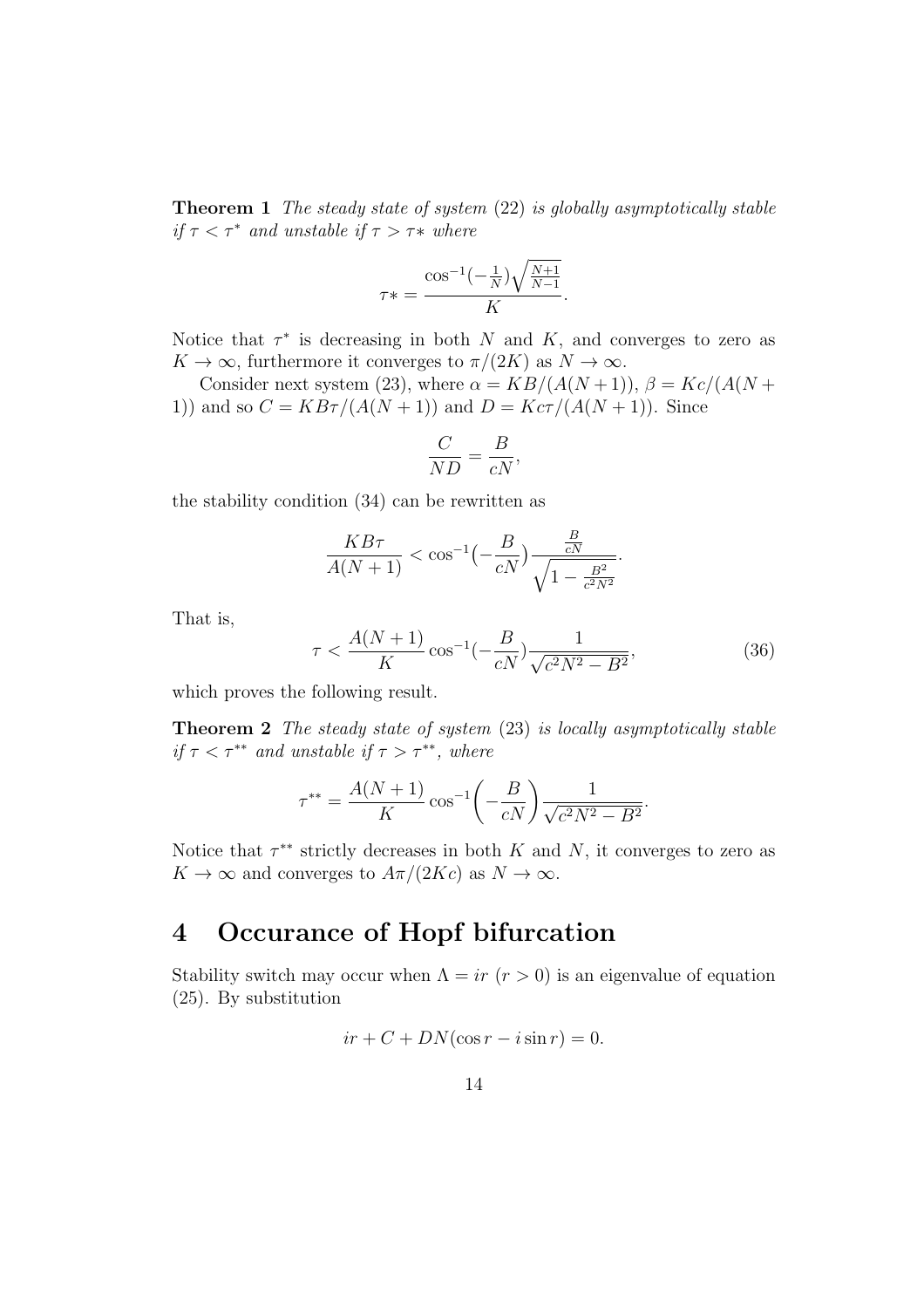Separating the real and imaginary parts gives two equations:

$$
C + DN \cos r = 0 \tag{37}
$$

$$
r - DN \sin r = 0. \tag{38}
$$

From (37),

so

$$
\cos r = -\frac{C}{DN}
$$

$$
r = \cos^{-1}\left(-\frac{C}{DN}\right) + 2n\pi
$$

since  $\sin r > 0$  by (38). Then (38) implies that

$$
\cos^{-1}\left(-\frac{C}{DN}\right) + 2n\pi - DN\sqrt{1 - \frac{C^2}{D^2N^2}} = 0.
$$

It is easy to see that with  $n = 0$  this equation is the same as the equality versions of (35) and (36). Consider  $\tau$  as the bifurcation parameter with all other constants being fixed. Then we can assume that  $\Lambda = \Lambda(\tau)$ . By implicitly differentiating equation (25) with respect to  $\tau$  we have

$$
\Lambda' + \alpha + \beta N e^{-\Lambda} - \beta \tau N e^{-\Lambda} \Lambda' = 0
$$

implying that

$$
\Lambda' = \frac{\alpha + \beta N e^{-\Lambda}}{\beta \tau N e^{-\Lambda} - 1}.
$$

Combining this equation with (25) gives

$$
\Lambda' = \frac{\alpha + \beta N(-\Lambda - C)/DN}{\beta \tau N(-\Lambda - C)/DN - 1} = \frac{-\Lambda}{-\tau \Lambda - \tau^2 \alpha - \tau}
$$

where we used the notations  $C = \alpha \tau$  and  $D = \beta \tau$ . If  $\Lambda = ir$ , then

$$
\Lambda^{'}=\frac{ir}{\tau^2\alpha+\tau+i\tau r}
$$

with real part

$$
Re\Lambda' = \frac{r^2}{\tau(\tau\alpha + 1)^2 + \tau r^2} > 0
$$

showing that at the stability switches Hopf bifurcation occurs giving the possibility of the birth of limit cycles.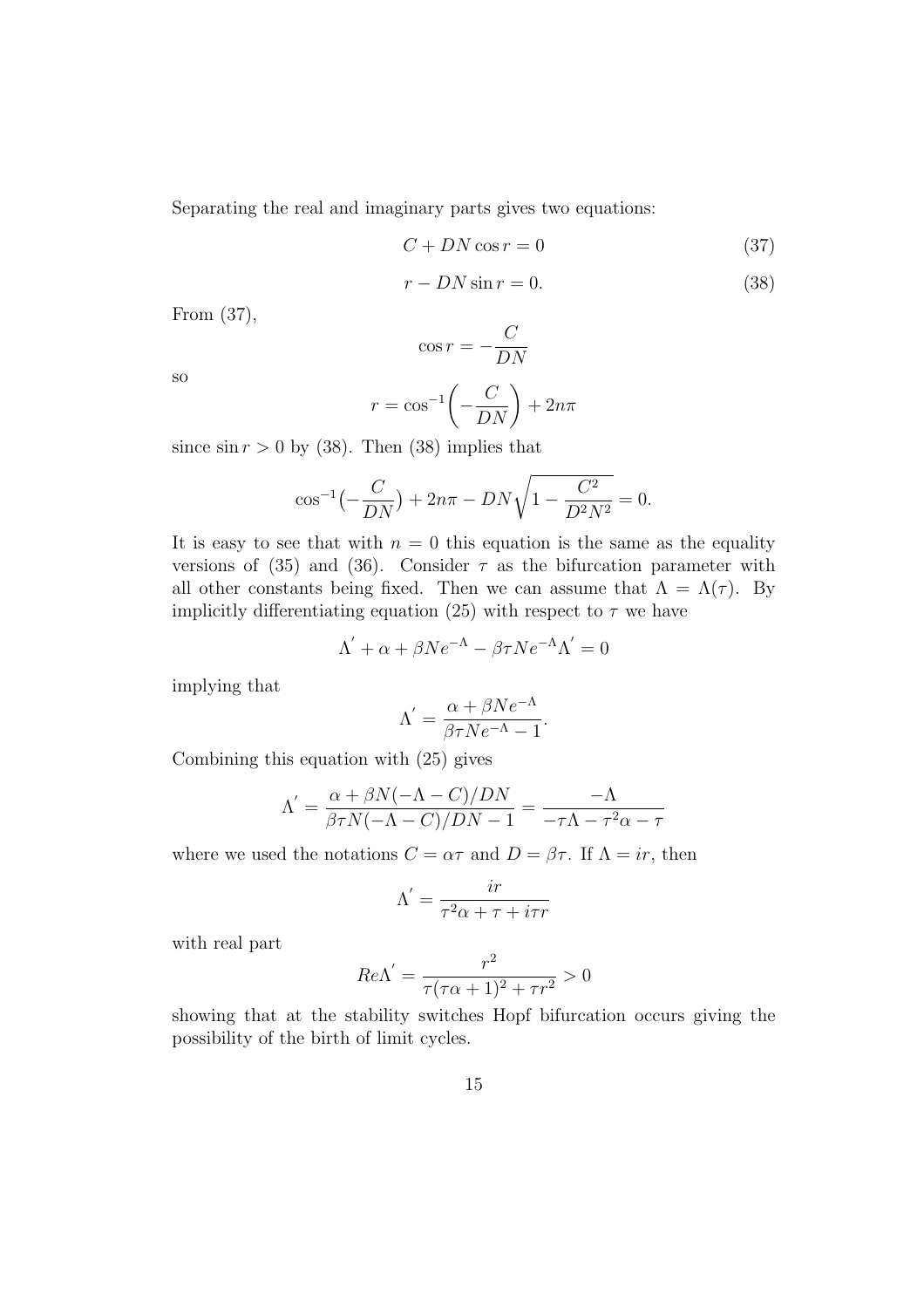## 5 Conclusions

In this paper two special learning schemes were examined under the additional assumption that only delayed information is available about the market price. Linear price and cost functions were assumed, and fixed time delay was incorporated into the dynamic models. The mathematical models were formulated in general, and the stability analysis was performed in the symmetric case, when the firms had identical marginal costs, speeds of adjustments and initial output quantities. If the delay is sufficiently small, less than  $\tau^*$  or  $\tau^{**}$ , then the steady state is asymptotically stable meaning that the estimates of the price function converge to the true function, which shows the possibility of learning. If the delay is larger than the given threshold, then the steady state is unstable. At the stability switches Hopf bifurcation occurs. Notice that model (10) is linear, where asymptotic stability is global, however system  $(19)$  is nonlinear, where only local asymptotic stability can be guaranteed under the derived conditions.

Nonlinear and nonsymmetric oligopolies will be the subjects of our future research when recent results of nonlinear dynamics can be applied.

### References

Bellman, R. and K. L. Cooke (1956) Differential-difference Equations. Academic Press, New York.

Bischi, G. I, C. Chiarella and M. Kopel (2004) The Long Run Outcomes and Global Dynamics of a Duopoly Game with Misspecified Demand Functions. International Game Theory Review, 6(3), 343-380.

Bischi, G. I., C. Chiarella, M. Kopel and F. Szidarovszky (2010) Nonlinear Oligopolies: Stability and Bifurcations. Springer-Verlag, Berlin/Heidelberg/New York.

Burger, E. (1956) On the Stability of Certain Economic Systems. *Economet*rica, 24(4), 488-493.

Chiarella, C. and F. Szidarovszky (2001) The Nonlinear Cournot Model under Uncertainty with Continuously Distributed Time Lags. Central European Journal of Operations Research, 9(3), 183-196.

Chiarella, C. and F. Szidarovszky (2004) Dynamic Oligopolies without Full Information and with Continuously Distributed Time Lags. Journal of Economic Behavior and Organization, 54(4), 495-511.